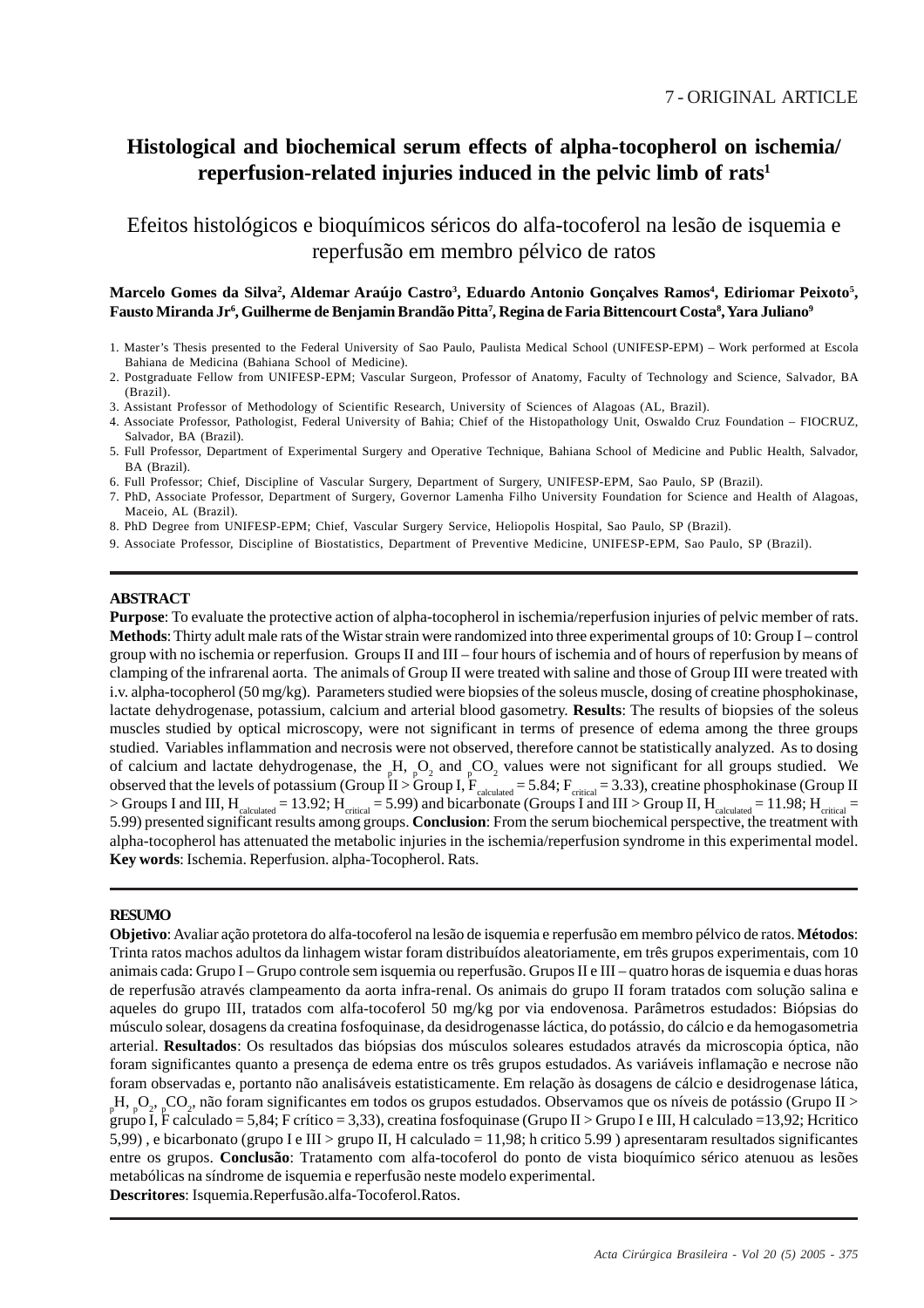### **Introduction**

Ischemia caused by oxygen deficit plays an important role in the pathophysiology of many medical-surgical conditions such as myocardial infarction, hypovolemic shock, bowel obstructions and peripheral vascular disease. Although the restoration of blood flow to an ischemic organ is essential to prevent irreversible cell damage, reperfusion may aggravate the ischemic cell damage, as shown by experimental models with temporary occlusions and reperfusions in coronary arteries<sup>1</sup>. In order to protect patients against ischemia/reperfusion (I/R) injuries, different types of protection have been suggested and used, such a hypothermia, ischemic preconditioning and induction of successive ischemia/reperfusion by intermittent clamping for different periods, as well as drug use before, during and after the onset of ischemia 2. Experimental trials have shown the efficacy of drugs to prevent or attenuate ischemia/ reperfusion injuries. Superoxide dismutase, catalase, mannitol, hypertonic solutions, allopurinol, Nacetylcysteine, iron binding compounds, angiotensinconverting enzyme inhibitors, calcium channel antagonists, and alpha-tocopherol have been tested 3-6. Alpha-tocopherol is the major component of vitamin E, a group of substances with similar structures. Alpha-tocopherol is considered the most effective liposoluble antioxidant found in the human biological system. As it interacts with free radicals, the chain reaction of these radicals starts, preventing lipid peroxidation, a process that generates products that are harmful to cells<sup>7</sup>. Experimental studies have shown that the use of alpha-tocopherol after ischemia/reperfusion in animals not only attenuated the oxidative injury of the muscle cells but also reduced the formation of edema in these cells, which means that they have a partial protective action 8. Thus, considering the importance of acute arterial occlusion and its serious systemic consequences, for instance, the need for occlusion of the infrarenal abdominal aorta in medical-surgical conditions such as the correction of aneurisms, and trauma, an ischemia/reperfusion experimental study was performed in rats subjected to temporary clamping of the infrarenal abdominal aorta, with the purpose of evaluating the following:

- Biochemical changes secondary to muscle ischemia/reperfusion.
- Histological findings present in skeletal muscles.

#### **Methods**

# *Sample*

Thirty male adult *Rattus norvegicus albinus* of the Wistar-OUTB strain provided by the Department of Experimental Surgery and Operative Technique, Bahiana School of Medicine and Public Health, aged between 90 and 120 days, with body weight between 295 and 350 grams. All rats were handled according to the Ethical Principles for Animal Experiments of the International Council for Animal Protection, and Law no. 663 of May 8, 1979. The research project was approved by the Research Ethics Committee of Alagoas University of Science as per research protocol no. 15A.

#### *Anesthesia*

The animals were weighed and anesthetized using an intraperitoneal injection of ketamine hydrochloride and 2% aqueous solution of xylazine hydrochloride (5:2) at 60 mg/ kg and 20 mg/kg body weight, respectively.

### *Surgery*

Surgeries were performed at the Laboratory of Experimental Surgery and Operative Technique, Bahiana School of Medicine and Public Health. The animals were placed on a board, in horizontal dorsal decubitus, with their pelvic and thoracic members immobilized with adhesive tape. The external jugular vein was isolated and catheterized (using a BD Insyte® catheter 24 ga) for the administration of alpha-tocopherol and saline. All animals were subjected to median laparotomy, the abdominal aorta being exposed and repaired at 1 cm cranially to its bifurcation using 5.0 monofilament nylon sutures and placing a vascular MicroClampÔ. In this procedure a D<sub>.</sub>F. VASCONCELOS<sup>®</sup> surgical microscope with up to 40x magnification was used (Figure 1). The clamping efficacy was proven by flow/reflow maneuvers and repair with monofilament suture in the abdominal aorta, pallor and/or cyanosis of the pelvic members and absence of visible pulses of the iliac arteries under the microscope.



**FIGURE 1** - Photo of dissection and isolation of the abdominal aorta.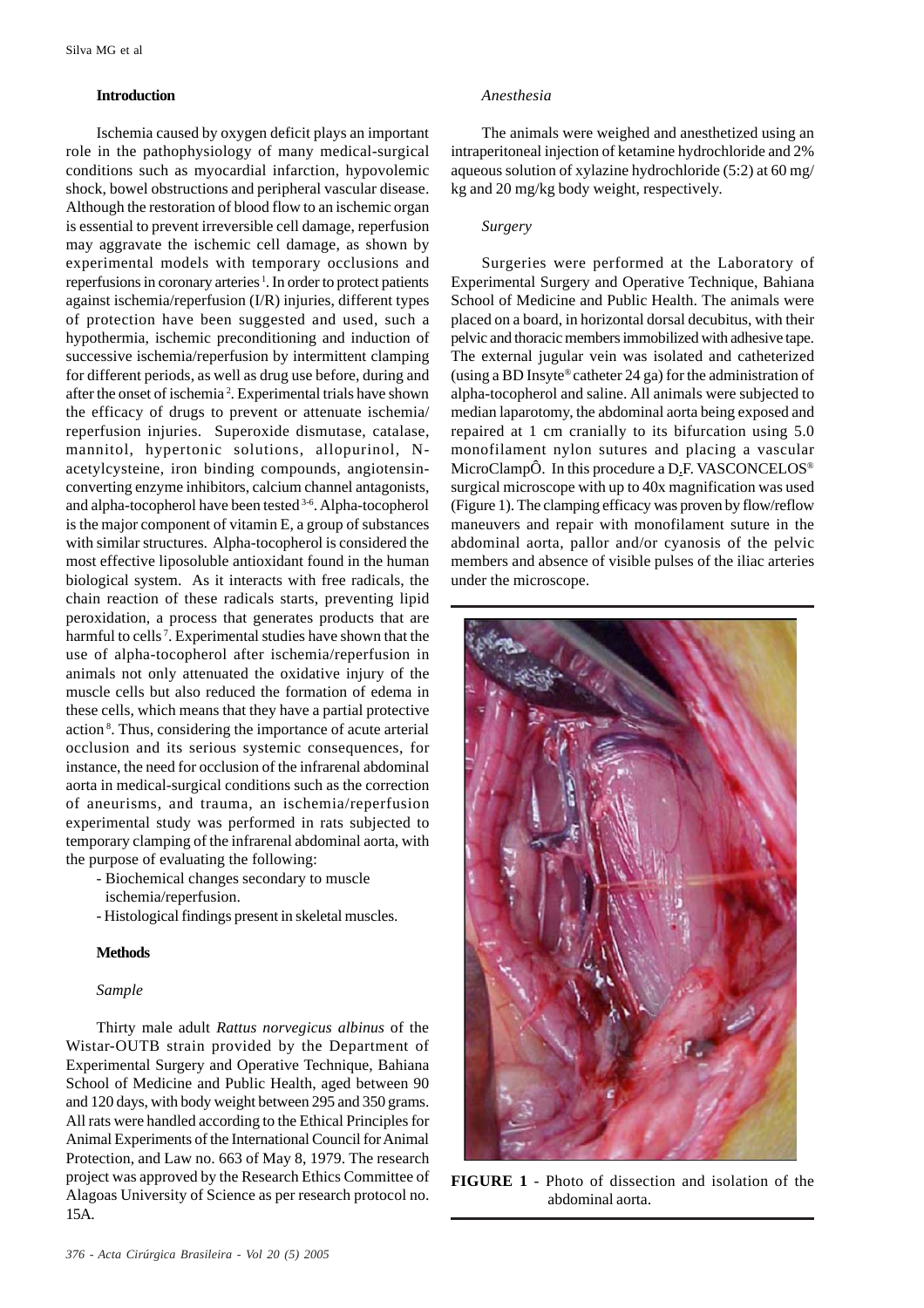*Study protocol*

Study groups

The rats were weighed and randomized immediately prior to the surgery into three groups of 10 animals, using sealed envelopes with the name of the group in question.

**Group I (10 animals)** – Control group with no ischemia/ reperfusion. The animals were subjected to all operative procedures, except arterial occlusion and reperfusion. After median laparotomy, exposure and isolation of the abdominal aorta for 4 hours, the animals received 2 ml of 0.9% saline via the external jugular vein and were kept under anesthesia for another 2 hours.

**Group II (10 animals) -** The animals were subjected to 4 hours of ischemia followed by 2 hours of reperfusion. Two ml of 0.9% saline were administered immediately prior to reperfusion.

**Group III (10 animals)** - Four hours of ischemia followed by 2 hours of reperfusion. A solution of 50 mg/kg alpha-tocopherol in 0.9% saline solution was administered, with a total volume of 2 ml.

#### *Specimen collection*

At the end of the trial, arterial blood samples were collected by catheterization of the aorta artery by direct punctioning with a BD Insyte® catheter 24 ga for serum studies and biopsy of the soleus muscle, accomplished by incision in the posterior face of the leg, the soleus muscle being sectioned in its insertions to be submitted to histological cuts (Figure 2). Euthanasia was performed using a lethal dose of ketamine hydrochloride + xylazine hydrochloride intravenously.



**FIGURE 2** - Photo of dissection and isolation of the rat soleus muscle.

#### *Variables studied*

All procedures of laboratory dosing and anatomic pathologic analyses were performed using the blind system concerning the groups, serum samples and histological samples to be studied.

#### *Histological study*

The histological tests of the soleus muscle were performed at the Department of Pathological Anatomy, Oswaldo Cruz Foundation – FIOCRUZ, Salvador, BA (Brazil). The histologic sections were paraffin-embedded. Five  $\mu$ mthick cuts were produced from each piece. The sections were stained using the hematoxylin-eosin (H-E), periodic acid Schiff (PAS) reaction, Picrosirius, and Masson trichromic staining (for collagen fibers) and examined by conventional optical microscopy using a ZEISS® microscope. The histological study consisted of a qualitative analysis to observe the presence or absence of inflammation, edema and necrosis in the soleus muscle studied.

#### *Serum biochemical dosing*

For the serum biochemical evaluation the following values were determined:

Lactate dehydrogenase (LDH), creatine phosphokinase (CPK), potassium, calcium, arterial blood gasometry ( $_{\text{p}}O_{2}$ ,  $_{\text{P}}\text{CO}_{2}$ , H and bicarbonate).

#### *Statistical methods*

To analyze the results, the following parametric and non-parametric tests were used taking into considerations the variables studied.

1. The Kruskal Wallis test (ANOVA) to compare the three study groups concerning the variables studied  $10-11$ .

2. The chi-square test to compare the three study groups concerning the frequency of the characteristics studied<sup>11</sup>.

The level of rejection of the null hypothesis was established as 0.05 or 5% and an asterisk indicates the significant values.

#### **Results**

A significant increase was observed in the levels of potassium (F=5.84) and CPK (f=13.92) in Group II compared to Group I (control) and Group III (a-tocopherol) (Tables 1 and 2). Bicarbonate levels presented the highest elevation in Groups I and III, as compared to Group II (Group I and Group III > Group II).  $H_{calculated} = 11.98$  with  $H_{critical} = 5.99$ ; a value that is statistically significant (Table 4).

Variables  $_{p}O_{2}$ ,  $_{p}H$  and  $_{p}CO_{2}$  were similar in the three groups studied, with no statistical significance  $(H_{\text{calculated}})$ equal to 2.90, 0.06, 1.23 and 5.01 respectively). Calcium and LDH variables also did not show significant results (Tables 1 to 5).

Concerning the histological variables studied, we did not observe the presence of inflammation and necrosis in muscle fibers in the three groups studied. Higher incidence of edema was observed in Group II as compared with Groups I and III, although with no statistical significance  $(x^2_{calculated})$  $= 1.87$  and  $x^2_{\text{critical}} = 5.99$ ). (Figure 3).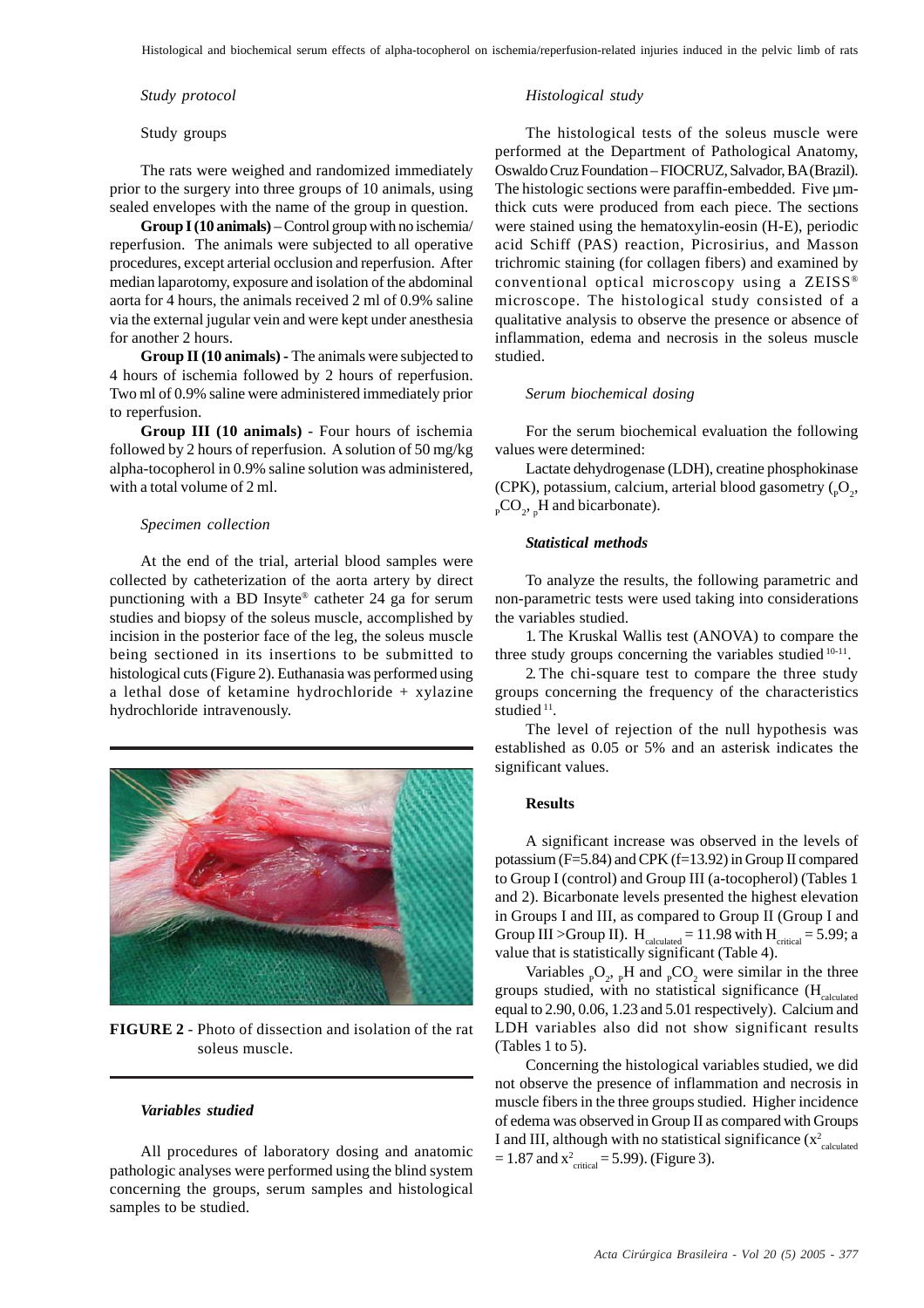**TABLE 1** - Rats in Group I (Control), Group II (4-hourischemia + 2-h reperfusion with  $0.9\%$  saline) and Group III  $(4-hour-ischemical + 2-h)$ reperfusion with α-tocopherol), according to the calcium and potassium values

|                        | <b>CALCIUM</b> |     |      |    | <b>POTASSIUM</b> |    |  |
|------------------------|----------------|-----|------|----|------------------|----|--|
|                        |                |     | Ш    |    |                  | Ш  |  |
| <b>Mean value</b> 10.4 |                | 9.3 | 10.1 | 59 | 69               | 63 |  |
| SD.                    | $0.6 -$        | 15  | 10   | 08 | 08.              | 05 |  |
| SD: Standard deviation |                |     |      |    |                  |    |  |

| <b>Variance Analysis</b>                            |  |  |  |  |
|-----------------------------------------------------|--|--|--|--|
| (Group I x Group II x Group III)                    |  |  |  |  |
| Feritical $= 3.33$                                  |  |  |  |  |
| <b>POTASSIUM</b><br><b>CALCIUM</b>                  |  |  |  |  |
| $F_{calculated} = 2.90$<br>$F_{calculated} = 5.84*$ |  |  |  |  |
| Group $II > G$ roup I                               |  |  |  |  |

**TABLE 2** - Rats in Group I (Control), Group II (4-hourischemia + 2-h reperfusion with  $0.9\%$  saline) and Group III (4-hour-ischemia + 2-h reperfusion with α-tocopherol), according to LDH and CPK values

|              |      | <b>LDH</b> |                     |                | <b>CPK</b>     |   |  |
|--------------|------|------------|---------------------|----------------|----------------|---|--|
|              |      | Н.         | Ш                   |                | н              | Ш |  |
| Mean value   | 2874 | 3021       | 4151 4015 8958 4686 |                |                |   |  |
| Median value | 2575 | 2974       | 3927                | 3551 9176 3973 |                |   |  |
| Standard     | 1571 | 1643.      | 1410                |                | 1384 2976 2582 |   |  |
| deviation    |      |            |                     |                |                |   |  |

Kruskal-Wallis One-way Analysis of Variance by Ranks (Group I x Group II x Group III)

$$
H_{\text{critical}} = 5.99
$$

| DHL.                    | <b>CPK</b>                      |
|-------------------------|---------------------------------|
| $H_{calculated} = 3.80$ | $H_{calculated} = 13.92*$       |
|                         | Group $II > Groups I$ and $III$ |

**TABLE 3** - Rats of Group I (Control), Group II (4 hours of ischemia and 2 hours of reperfusion with 0.9% saline) and Group III (4 hours of ischemia and 2 hours of reperfusion with alpha-tocopherol), according to the pH and pO2 values.

|              | Н<br>D |                |      |     |     |     |
|--------------|--------|----------------|------|-----|-----|-----|
|              |        | н              | Ш    |     | П   | Ш   |
| Mean value   |        | 7.15 7.12 7.13 |      | 153 | 152 | 156 |
| Median value | 7.13   | 7.11           | 7.12 | 156 | 145 | 153 |
| Standard     | 0.04   | 0.08           | 0.03 | 42. | 42. | 36  |
| deviation    |        |                |      |     |     |     |

Kruskal-Wallis One-way Analysis of Variance by Ranks (Group I x Group II x Group III)  $H_{critical} = 5.99$ 

$$
\frac{1}{H_{\text{calculated}} = 1.23}
$$
 
$$
H_{\text{calculated}} = 0.06
$$

**TABLE 4** - Rats of Group I (Control), Group II (4 hours of ischemia 2 hours of reperfusion with 0.9% saline) and Group III (4 hours of ischemia and 2 hours of reperfusion with alpha-tocopherol), according to the pCO2 and bicarbonate values.

|              |     |     | <b>BICARBONATE</b> |    |     |    |
|--------------|-----|-----|--------------------|----|-----|----|
|              |     | Ш   | Ш                  |    | Ш   | Ш  |
| Mean value   | .58 | 42. | 53                 | 19 | 12. | 17 |
| Median value | 62  | 47  | 50                 | 19 | 12. | 16 |
| Standard     | 10  | 16  | Q                  |    | 5   |    |
| deviation    |     |     |                    |    |     |    |

| Kruskal-Wallis One-way Analysis of Variance by Ranks |
|------------------------------------------------------|
| (Group I x Group II x Group III)                     |

$$
H_{\text{critical}} = 5.99
$$

| -----------                |                                                     |
|----------------------------|-----------------------------------------------------|
| $_{\circ}$ CO <sub>2</sub> | <b>BICARBONATE</b>                                  |
| $H_{calculated} = 5.01$    | $H_{calculated} = 11.98*$<br>*Group $I > G$ roup II |

**TABLE 5** - Rats of Group I (Control), Group II (4 hours of ischemia and 2 hours of reperfusion with 0.9% SALINE) and Group III (4 hours of ischemia and 2 hours of reperfusion with alpha-tocopherol), according to the positiveness of the edema, necrosis and inflammation.

|              |                                                         | <b>EDEMA</b> |              | $\frac{0}{0}$ |  |
|--------------|---------------------------------------------------------|--------------|--------------|---------------|--|
| <b>Group</b> |                                                         |              | <b>Total</b> | positiveness  |  |
|              |                                                         |              | 10           | 50.0          |  |
| Н            |                                                         | 3            | 10           | 70.0          |  |
| Ш            |                                                         |              | 10           | 40.0          |  |
| Total        | 16                                                      | 14           | 30           | 53.3          |  |
|              | $\sim$ $\sim$ $\sim$ $\sim$ $\sim$ $\sim$ $\sim$ $\sim$ |              |              |               |  |

Chi square test

$$
\chi^2_{\rm \; calculated} = 1.87 \qquad \quad \chi^2_{\rm \;critical} = 5.99
$$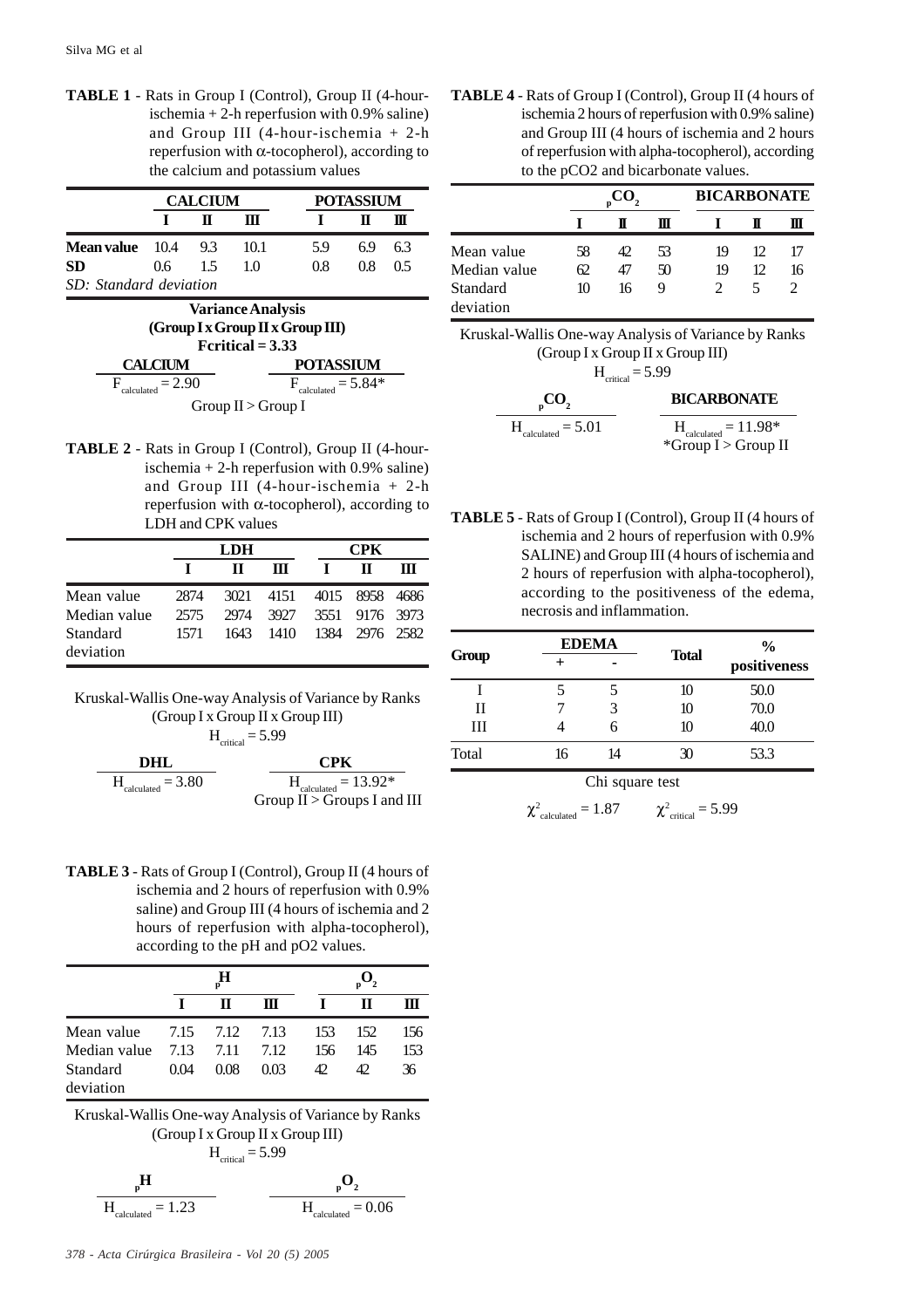

**FIGURE 3** - Photomicrographs of the analysis of normal striate skeletal soleus muscle (3A). Presence of edema between muscle fibers (3B).

#### **Discussion**

Although it is recognized that prolonged ischemia may cause injury in tissues and organs, the concept of tissue injury after reperfusion defined as tissue injury caused by direct consequence of revascularization is relatively recent. These situations can increase the morbidity and mortality of patients subjected to vascular reconstruction, trauma or transplant. The experimental trial was performed by clamping the terminal abdominal aorta. It is worth noting that we did not apply a ligature to the branches of the aorta, such as the lumbar arteries, the middle sacral artery and the inferior mesenteric artery. Also, we know that the vascularization of the hind leg of the rat presents an exuberant presence of collateral circulation at the level of the external iliac artery and the common femoral artery. These facts should be taken into account during the analysis of the changes found at skeletal muscle level as regards serum biochemical and histological changes <sup>12</sup>.

In this study we used alpha-tocopherol, an extensively studied and one of the most effective antioxidant substances present in biological systems. Its action prevents the oxidation of essential cell components and the formation of toxic products resulting from peroxidation of polyunsaturated fatty acids and known as oxygen free radicals that are produced under adverse conditions such as periods of tissue ischemia 2,8.

In the past few years, special attention has been given to damage caused by formation of oxygen free radicals, both in the periods of ischemia and later, during reperfusion. It has been evidenced that the origin of free radicals starts with the conversion of xanthine dehydrogenase into xanthine oxidase. The increase of concentration of xanthine oxidase in the tissues is responsible for its increased activity and consequent production of free radicals that will react with the polyunsaturated fatty acids present in the cell membrane, causing their peroxidation, followed by the peroxidation of the cell components. This reaction has been implied in the pathogenesis of the ischemic injuries of different organs and muscle tissues 2,8,19. The administration route and the dose of alpha-tocopherol were based on published studies that evaluated its efficacy in rats as an antioxidant in situations of acute tissue ischemia 6,8,9.

The biochemical parameters used were the serum dosing of creatine phosphokinase, lactate dehydrogenase, calcium, potassium, and arterial blood gasometry ( ${}_{p}O_{2}$ ,  ${}_{p}CO_{2}$ , <sub>p</sub>H and bicarbonate), as well as histological parameters, by studying the soleus muscle using optical microscopy, where it is possible to observe the level of injury caused in each animal and make intergroup comparisons.

There is no consensus in the literature regarding the dosing of enzymes, something that was shown in an experimental model in rats with 4 hours of ischemia and 1 hour of reperfusion with alpha-tocopherol, where no statistical differences were observed in the dosing of potassium among the groups studied $6$ . As we evaluated the dosing of  $_{p}H$ ,  $_{p}O_{2}$  and  $_{p}CO_{2}$  in this study, no statistical difference was observed among groups. Similar results were found when we analyzed these variables in the animals studied<sup>6</sup>. The CPK levels observed were significant and constituted an indirect reflex of cell injury of the member subjected to ischemia/reperfusion in experimental models of rats that used alpha-tocopherol<sup>9</sup>. Similar results were found by a different author<sup>6</sup>.

Experimental study in rats, to evaluate serum dosing after 6 hours of ischemia and 24 hours of reperfusion by clamping the distal aorta in rats, using anti-ICAM-1 antibody before the reperfusion; they are not significant regarding the dosing of potassium and CPK and the  $\frac{1}{p}H$  in the 3 groups studied  $13$ . In this study we found that the results were significant as compared with the dosing of potassium, CPK and bicarbonate in the control group (Group I) and in the group receiving alpha-tocopherol (Group III) as compared with the group receiving saline solution (Group II). However, in relation to the analyses of lactate dehydrogenase and calcium, the results were similar to those obtained by the above-mentioned authors, and were not significant.

Several authors observed that the edema in the muscle cells was attenuated by different free radical removers such as superoxide dismutase, catalase, mannitol, deferoxamine, allopurinol, alpha-tocopherol, and calcium channel-blocking drugs 4,6,14,15,16. The analysis of the soleus muscle by optical microscopy revealed the presence of edema of cell muscles in the 3 groups, its incidence being slightly higher in the group receiving saline solution when compared to the control group and the group receiving the alpha-tocopherol solution; this shows that alpha-tocopherol tends to attenuate these injuries, but this trend has no statistical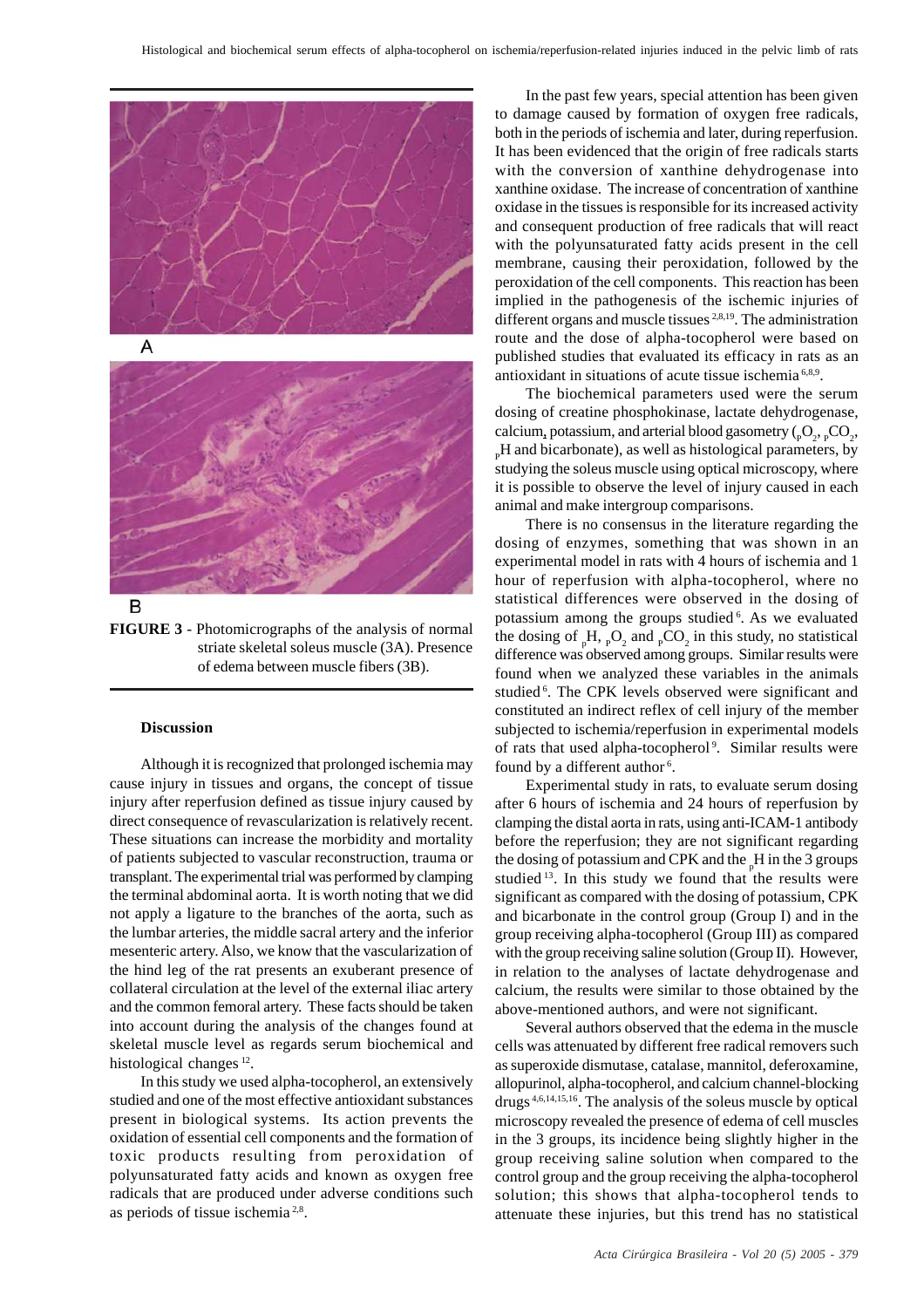significance. An experimental study comparing doses of malondialdehyde (MDA, a product of lipid peroxidation) in blood and skeletal muscle showed that ischemia/reperfusion in rats, using alpha-tocopherol, causes less higher levels in animals treated with alpha-tocopherol before the reperfusion 6. An experimental study that analyzed changes resulting from ischemia/reperfusion in rats by optical microscopy of kidney, lung and skeletal muscle and the dosing of myeloperoxidase activity using histochemical methods observed that such dosing were more sensible than optical microscopy in terms of metabolic and histological changes <sup>13</sup>.

Renal lesion was shown in one ischemia/reperfusion study to be prevented by alpha-tocopherol in a rat model using electron microscopy<sup>17</sup>. It is worth noting that a review of the literature shows that the most reliable methods to study ischemia/reperfusion injuries include electron microscopy and/or histochemical analyses such as MDA dosing, something that has been shown in experimental trials 6,9,10,17,18 that quantified histochemically skeletal muscle injuries following ischemia/reperfusion. These methods were not used in this study for lack of availability.

The purpose of reperfusion is to prevent amputation and make it possible for the limb to return to its normal function, besides reducing the systemic effects of the procedure. It is difficult to delimit the boundary between ischemia and reperfusion. What we do observe is a relationship of dependence and fortuity between them, since apparently the intensity of injuries attributed to reperfusion is proportional to the duration of ischemia. At the same time, therapeutic interventions administered only during reperfusion reduce the extent of the tissue injury, thus implying better recovery of the limb 19,20. In this sense, the success of some therapies employed indicates that even a late treatment administered at the end of ischemia and during reperfusion, can still be a determinant of a successful revascularization 21.

The purpose of the composition of the solutions used to attenuate injuries resulting from reperfusion is to comply with the following principles: limit the calcium inflow, control hyperosmolarity, reduce the production of free radicals, increase glucose level e reverse tissue acidosis 6.

The technique of controlled reperfusion of the extremities is based on the hypothesis that, by controlling the composition and the conditions of perfusion of the solution that first contacts the endothelium and the postischemic tissues, there is a reduction in the reperfusion injuries caused by free radicals, pro-inflammatory substances, toxic metabolites released during metabolic acidosis. Concerning this issue, there is an ample series of possibilities in terms of improving these solutions, if we consider the ischemia-reperfusion process a major inflammatory reaction. Up to this date there are neither effective treatments nor large, prospective, multicenter study with antioxidant drugs such as alpha-tocopherol, which was used in this study. This fact has led to the use of associations of antioxidants and to a tendency towards a multifactorial approach, where the ischemia/reperfusion is considered a complex phenomenon.

This encourages us to do new research and emphasize the importance of researches on this theme with the purpose of promoting its application in the clinical practice by using antioxidant substances in experimental studies, thus obtaining a more effective treatment for the metabolic changes secondary to ischemia/reperfusion and, therefore, reducing the incidence of amputations and deaths in these patients.

#### **Conclusion**

From the serum biochemical perspective, alphatocopherol attenuated metabolic injuries in the ischemia/ reperfusion syndrome in rats.

#### **References**

- 1. Harman JW. The significance of local vascular phenomena in the production of ischemic necrosis in skeletal muscle. Am J Pathol. 1948;24:625-44.
- 2. McCord JM. Oxygen-derived free radicals in postischemic tissue injury. N Engl J Med. 1985;312:159-63.
- 3. Korthuis RJ, Granger DN, Townsley MI, Tayler AE. The role oxygen - derived free radicals in ischemic-induced increases in canine skeletal muscle vascular permeability. Circ Res. 1985;57:599-609.
- 4. Walker PM, Lindsay TF, Labbe R, Mickle DA, Romaschin AD. Salvage of skeletal muscle with free radical scavengers. J Vasc Surg. 1987;5:68-75.
- 5. Smith JK, Carden DL, Grisham MB, Granger DN, Korthuis RJ. Role of iron in post ischemic microvascular injury. Am J Physiol. 1989;256(5 Pt 2):H1472-7.
- 6. Bozkurt AK. Alpha-tocopherol (Vitamin E) and iloprost attenuate reperfusion injury in skeletal muscle ischemia/ reperfusion injury. J Cardiovasc Surg. 2002;43:693-6.
- 7. Lehr HA, Messmer K. Rationale for the use of antioxidant vitamins in clinical organ transplantation. Transplantation. 1996;62:1197-9.
- 8. Nagel E, Meyer zu Vilsendorf A, Bartels M, Pichlmayr R. Antioxidative vitamins in prevention of ischemia/ reperfusion injury. Int J Vitam Nutr Res. 1997;67:298-306.
- 9. Bitu-Moreno J, Beyersdorf S, Schlensak C, Francischetti I, Dern P, Doenst T. Reperfusão controlada de membros inferiores com um sistema simplificado de perfusão. Rev Angiol Cir Vasc. 2002,11:23-9.
- 10. Sokol RJ, McKim JM, Goff MC, Ruyle SZ, Devereaux MW, Han D, et al. Vitamin E reduces oxidant injury to mitochondria and the hepatotoxicity of taurochenodeoxycholic acid in the rat. Gastroenterology. 1998;114:164-74.
- 11. Siegel S, Castellan Jr NJ. Nonparametric statistics. 2ed. New York: McGraw Hill; 1988.
- 12. Hebel R, Stromberg MW. The circulation system. In: Hebel R, Stromberg MW. Anatomy of the laboratory rat. Baltimore: Williams & Wilkins; 1976. p.91.
- 13. Souza Moraes MR, David Filho R, Baptista Silva JC, Ullian M, Franco MF, Gabriel A, et al. Effect of antibodies to intercellular adhesion molecule type 1 on the protection of distant organs during reperfusion syndrome in rats. Braz J Med Biol Res. 2003;36:605-12.
- 14. Sardinha WE. Isquemia e reperfusão na musculatura esquelética em ratos. Inibição das lesões lipoperoxidativas mediadas por radicais livres pela deferoxamina [Tese].